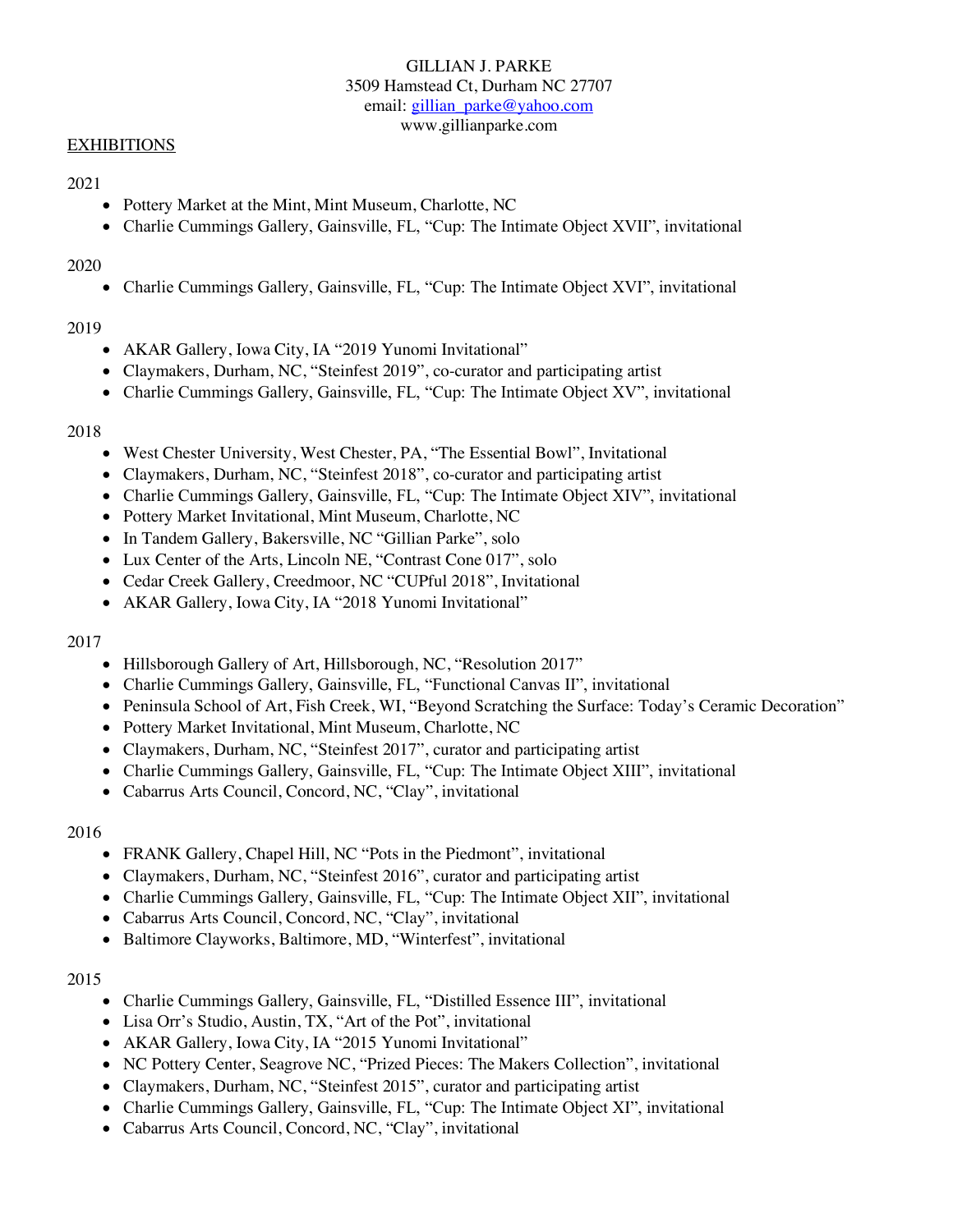# 2014

- Baltimore Clayworks, Baltimore, MD, "Southern Hospitality", invitational
- Cabarrus Arts Council, Concord, NC, "The Orient Express", invitational
- AKAR Gallery, Iowa City, IA "2014 Yunomi Invitational"
- Ackland Museum Store, Chapel Hill, NC "Conversations in Clay: D. Harris, G. Parke & E. Ward"
- Cedar Creek Gallery, Creedmoor, NC "National Teapot Show IX", invitational
- Claymakers, Durham, NC, "Steinfest 2014", curator and participating artist
- Charlie Cummings Gallery, Gainsville, FL, "Cup: The Intimate Object X", invitational
- 18 Hands Gallery, Houston, TX, "Shino On", invitational
- Baltimore Clayworks, Baltimore, MD, "Winterfest", invitational

# 2013

- Lone Star College, North Harris, TX, "Endless Variations II: A Shino Extravaganza", NCECA Concurrent, Independent Exhibit
- AKAR Gallery, Iowa City, IA "2013 Yunomi Invitational"
- Claymakers, Durham, NC, "Copper, Kaolin and Cobalt", curator and participating artist
- Kirby Gallery, Roxboro, NC, "Clay: Works by Deborah Harris, Gillian Parke, & Evelyn Ward"
- The Ceramics Center, Cedar Rapids, IA, "River to River", invitational
- Claymakers, Durham, NC, "Steinfest 2013", curator and participating artist
- Charlie Cummings Gallery, Gainsville, FL, "Cup: The Intimate Object IX", invitational
- FRANK Gallery, Chapel Hill, NC "Artful Giving", invitational
- Green Hill Center for NC Art, Greensboro, NC, "Winter Show 2013", invitational
- Alamance Arts Council, Graham, NC, "Christmas at Captain White's: 26<sup>th</sup> Annual Gift Invitational"

# 2012

- The Clay Studio, Philadelphia, PA, "Small Favors VII", invitational
- The Ceramic Guild of the Lexington Arts & Craft Society, Lexington MA, "State of Clay"
- Green Hill Center for NC Art, Greensboro, NC, "By Example: NC Potters and their Mentors
- American Museum of Ceramic Arts, Pomona, CA, "German Mettlach Ware (1850-1915) and Present Day Translations", invitational
- Cedar Creek Gallery, Creedmoor, NC "Politically Charged: Art Celebrating American Democracy"
- Charlie Cummings Gallery, Gainsville, FL, "Cup: The Intimate Object VIII", invitational
- The Society of Arts and Crafts, Boston, MA, "Our Cups Runneth Over", invitational
- FRANK Gallery, Chapel Hill, NC "Stone Metal Light", invitational

# SHOWS

- 2019 Smithsonian Craft Show, Washington D.C.
- 2016 Baltimore American Craft Council Retail Show, Baltimore, MD

# SELECTED PRESENTATIONS/PUBLICATIONS

*Contrasting Aesthetics and Textures*, by Gillian Parke, Pottery Making Illustrated, Sept/Oct 2018 *Exposure*, Ceramics Monthly, October 2017 *Exposure*, Ceramics Monthly, February 2014 Guest Presenter, NC Museum of Art Iris Porsche Biergarten, Raleigh NC, 2013 *The Art of the Beer Stein*, by Dawn Baumgartner Vaughan, The Durham Herald Sun, 4 Oct 2013 *Additions to Clay Bodies*, by Kathleen Standen, A&C Black, 2013 *Exposure*, Ceramics Monthly, December 2012 Ceramics Monthly Annual Poster, 2009, 2010 Workshop Presenter, Mudfire, Decatur, GA, May 2009 *The Contrasts of Gillian Parke,* by Kathy Norcross Watts, Ceramics Monthly, Feb 2009 (cover artist) Guest Presenter, Triangle Potters Guild, Raleigh NC, September 2008 *Emerging Artists 2008,* Ceramics Monthly, May 2008 "An Artist's Perspective" series, Gallery Talk at Ackland Art Museum, Chapel Hill, NC, 2007 *500 Pitchers*, Juror Terry Gess, Lark Books, 2006